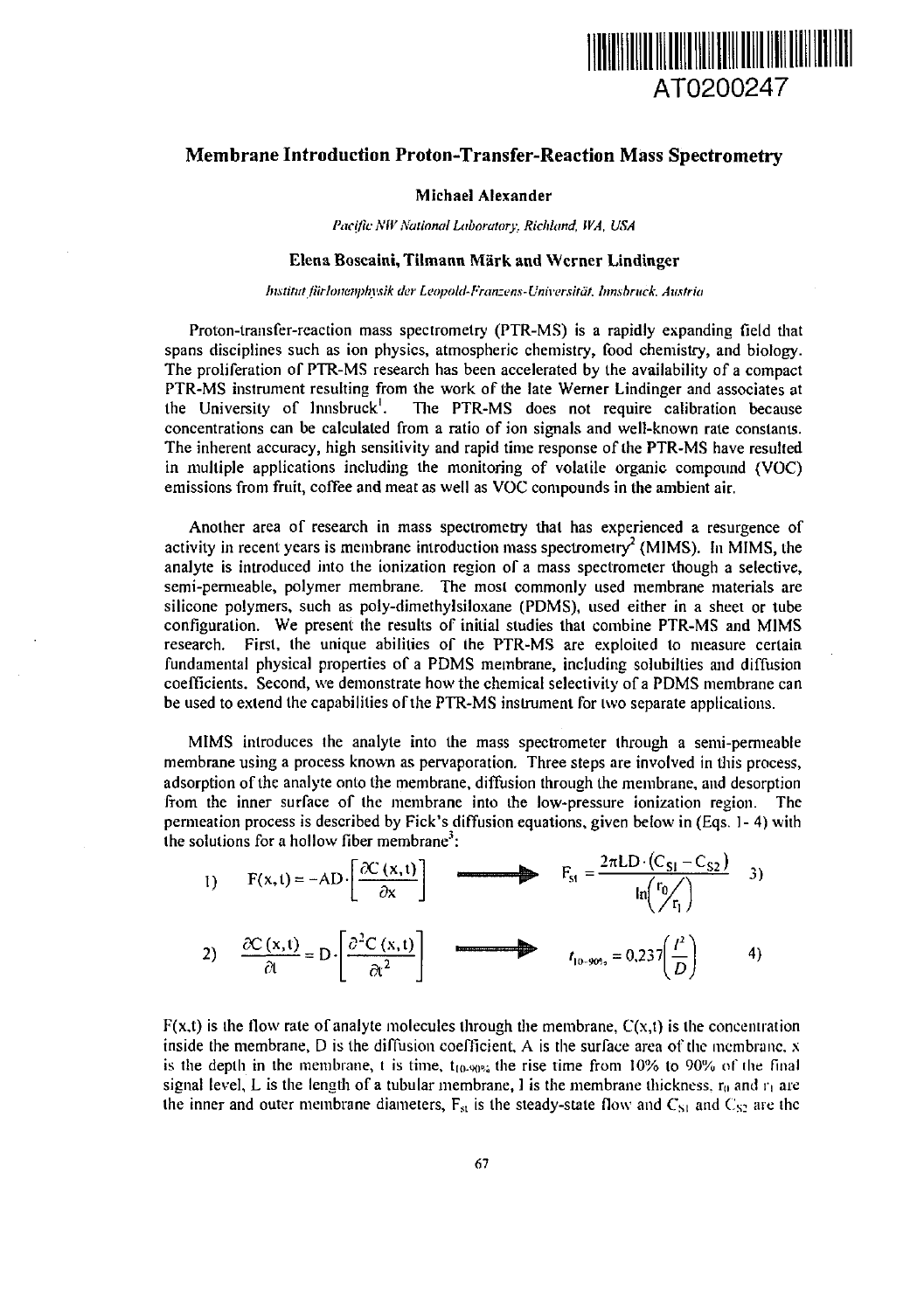concentrations of analyte in the membrane at the entrance surface and exit surface, respectively. These quantities are illustrated schematically in Fig. 1 below.



**Fig. I Schematic diagram of the interface of the hollow fiber membrane to the PTR-MS with an i]Ju.sfration of Ihc relevant experimental parameters**

The right-hand side of Fig. 1 shows how the hollow fiber membrane physically interfaces with the sample stream and the PTR-MS. The membrane is mounted inside a stainless steel tube and sealed at each end as shown in Fig. I. The interior of the membrane feeds directly into the PTR-MS drift region, held at a pressure of approximately 2 mbarr. A mass flow controller limits the flow of air or nitrogen through the membrane to  $10 - 50$  seem, keeping the pressure near 2 mbarr. Sample air is drawn into the membrane assembly at atmospheric pressure and flows around the outside of the membrane at 100 — 200 seem.

The left hand side of Fig. I shows a magnified section of the membrane labeled with the quantities described in Eqns. 1- 4. The steady state flow rate has been rewritten by setting  $C_{S2}$  $= 0$ , because the inner surface of the membrane is swept by a carrier gas at very low pressure. The validity of this approximation will be demonstrated with experimental data. We then use the relationship  $K = C_{51}/C_V$ , where K is the partition coefficient<sup>4</sup> to rewrite  $F_{st}$  in Eqn. 5:

$$
F_{st} = \frac{2\pi L DKC_V}{\ln\left(\frac{r_0}{r_1}\right)}
$$

We demonstrate how the PTR-MS can be used to determine  $F_{\text{at}}$  and  $t_{10^{\circ}4.90^{\circ}t}$ . These results can be related to the diiTusion coelficient D and the partition coefficient *K.* The data will be presented as a function of membrane thickness and flow rate for VOC's with various functional groups that display a range of molecular properties such as polarity, polarizability and mass. Data will also be presented on the effect of temperature on both  $F_{\alpha}$  and  $t_{\text{intra}}$ . These will be explained using an Arrhenius-type relationship. An example nf these results is shown in figure 2.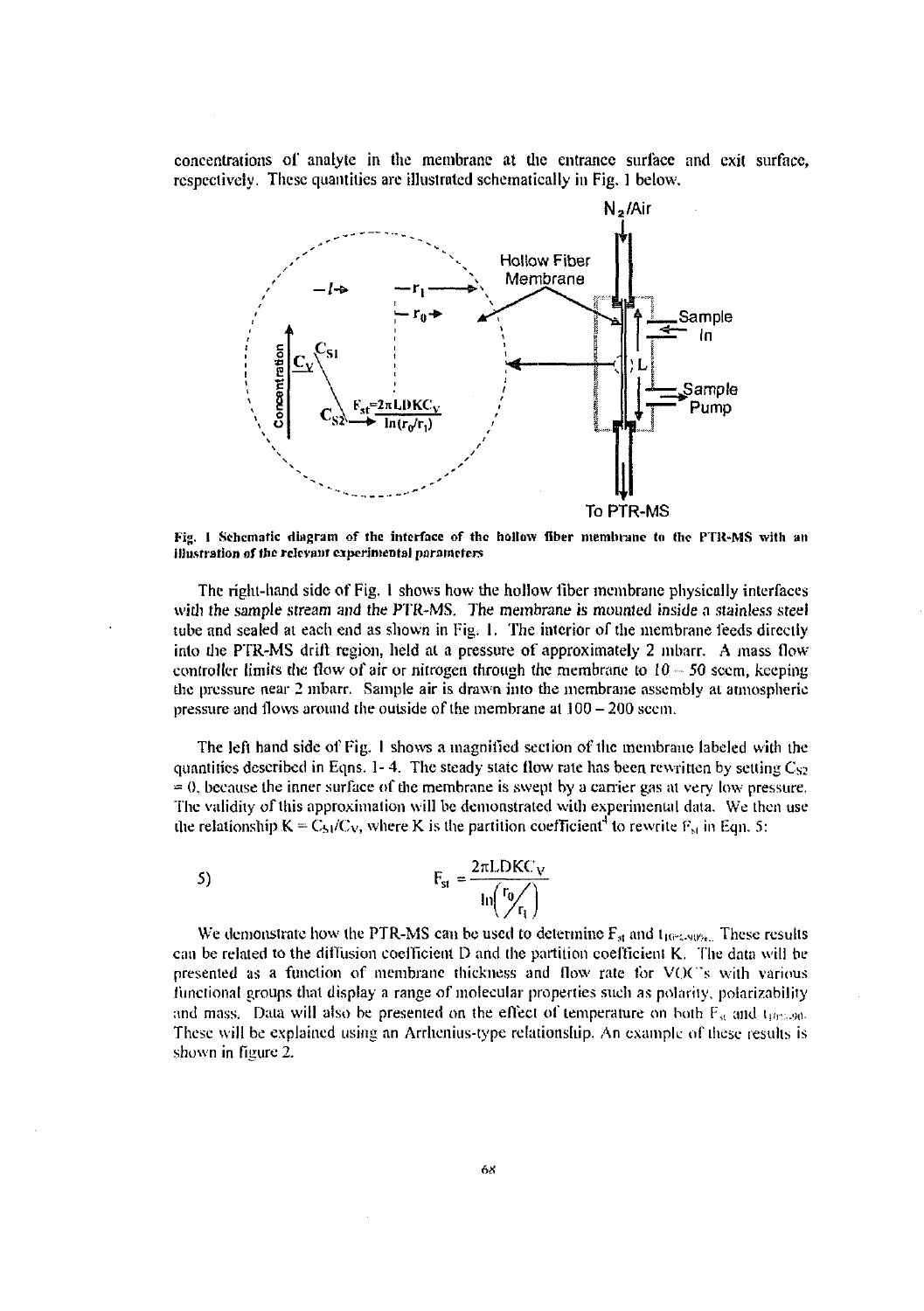

Fig. 2 Time dependent concentrations of VOC's inside the membrane fur temperatures of 25 and *65 C*

These data were obtained by using a three-way valve to modulate the composition of the sample stream between zero air and a mixture of several VOC's. The concentration of the VOC's in the mixture were determined by direct introduction into the PTR-MS and found to be 5 ppm for acetone. 3.5 ppm for benzene and toluene, and 2.S ppm for methanol. Fig. 2 illustrates bolh the rise time and the steady state flow dependence of the different VOC's at two different temperatures. This serves as an illustration of how the ability of the PTR-MS to measure absolute concentrations of multiple chemical species can be used to quickly characterize critical physical properties of a semi-permeable membrane. Although this initial work used a relatively well-characterized membrane material, these results clearly demonstrate the potential of the PTR-MS to rapidly characterize new membrane materials for use in a variety of applications.

The second area that will be presented is the use of the properties of the semi-permeable membrane to enhance the capabilities of the PTR-MS. We demonstrate how the difference in Iransmission rates through the membrane can be used to eliminate certain isobaric interferences in the PTR-MS such as acetone and propanal at  $m/Z = 59$ . Fig. 3 shows the difference in both rise time and steady state concentration when 200 ppb samples of acetone and propanal are introduced to the membrane. The potential for time modulated MIMS in resolving this type of isobaric interference in the PTR-MS is discussed.